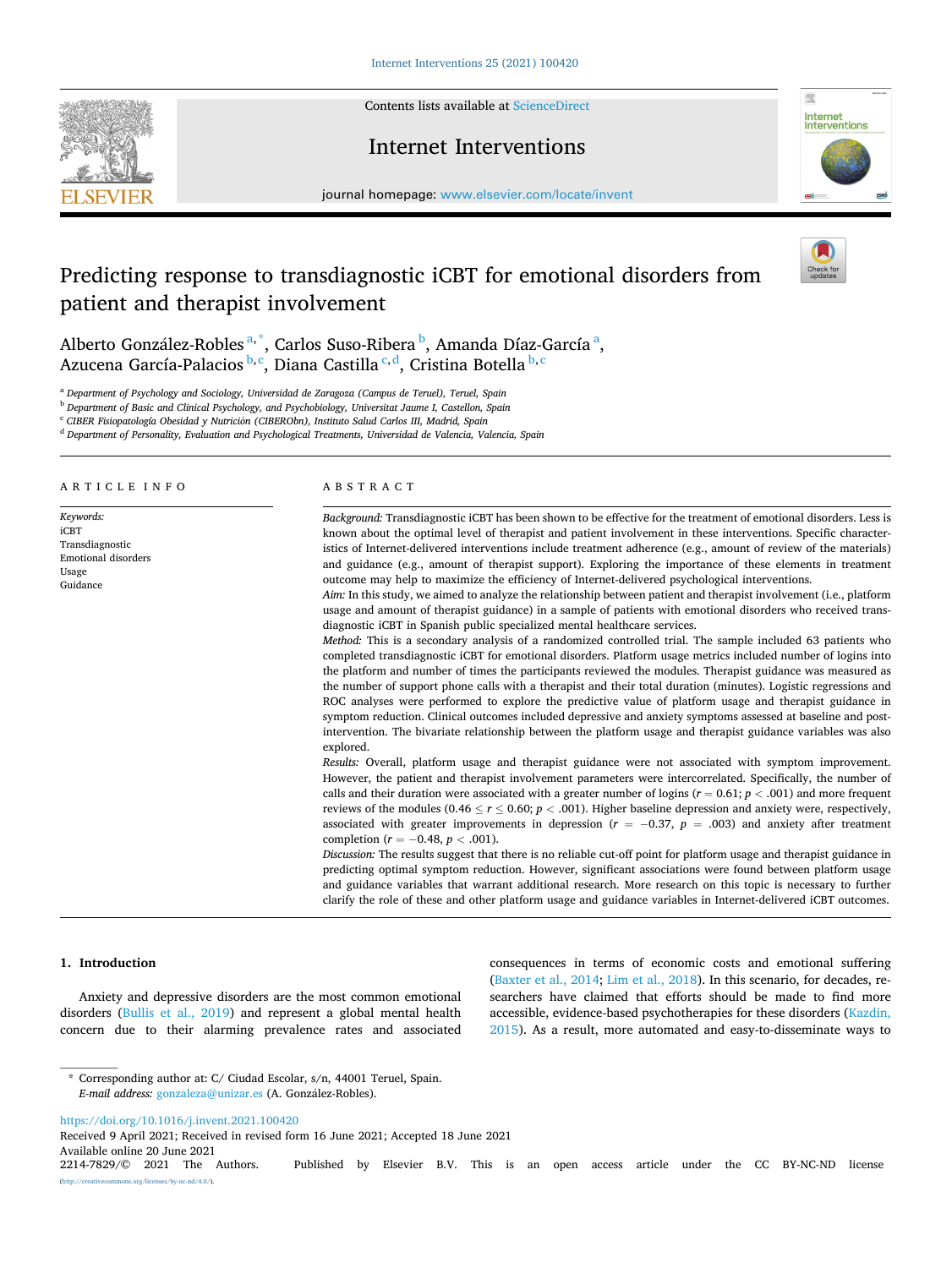deliver psychological treatments have emerged in the past two decades. These treatments include, for example, psychological treatments that are partly or completely delivered through the telephone, the Internet, an app, or a combination of media, although most of the effort has been dedicated to Internet-delivered treatments and, increasingly, app-based interventions [\(Mohr et al., 2017](#page-7-0)).

Of the range of Internet-delivered psychological treatments, most of the research has focused on the study of Internet-delivered Cognitive Behavior Therapy (iCBT). A large number of studies have demonstrated the efficacy and effectiveness of iCBT [\(Andrews et al., 2018; Carlbring](#page-7-0)  [et al., 2018\)](#page-7-0). Although the effectiveness of iCBT has been relatively well established, less is known about the characteristics that moderate or predict treatment success or failure in iCBT. The study of predictors and moderators of treatment outcomes plays an important role in psychotherapy research because the same treatment is not likely to work for everyone in the same way ([Kazdin, 2014](#page-7-0)). To date, predictors and moderators of treatment outcomes have generally included patients' sociodemographic characteristics (e.g., age, sex, educational level) and clinical status (e.g., symptom severity, diagnosis) ([El Alaoui et al., 2013](#page-7-0); [Webb et al., 2017\)](#page-8-0). However, in recent years, and especially with the advent of self-administered interventions, researchers have also shown interest in adherence and compliance parameters as potential predictors and moderators of Internet-delivered psychotherapy. The relationship between treatment adherence and treatment outcomes has been highlighted as a critical aspect in the literature on Internet-delivered interventions ([Christensen et al., 2009;](#page-7-0) [Van Ballegooijen et al., 2014](#page-8-0)). However, findings on this relationship remain unclear due to the heterogeneity in the adherence indicators used in these studies [\(Donkin](#page-7-0)  [et al., 2011;](#page-7-0) [Sieverink et al., 2017](#page-7-0)). Adherence is often defined as a function of the dropout rate (the number of participants who do not complete the treatment) or treatment compliance (i.e., whether the patient completes the treatment in accordance with the study goals) ([Donkin et al., 2013\)](#page-7-0). The importance of treatment compliance in terms of adherence to the prescribed use of the platform (e.g., number of modules completed and use of the review content) is less clear. This is a key issue because finishing an Internet-delivered treatment (i.e., completing all the treatment modules) does not necessarily mean that the patient is actively using the intervention. For instance, research has found low or no usage, even in patients who do not drop out of Internet interventions [\(Christensen and Mackinnon, 2006](#page-7-0)). Therefore, a wider range of adherence aspects, such as the patients' level of activity or engagement with the program, deserve more research attention in iCBT. An advantage of iCBT is that it facilitates data collection [\(Andersson and](#page-7-0)  [Titov, 2014](#page-7-0)). For instance, Internet-delivered interventions can easily collect objective data related to platform usage, such as the number of logins, the number of modules completed, or the time spent using the program (for a review of measures of usage and adherence, see [Donkin](#page-7-0)  [et al., 2011](#page-7-0)). This information may help to analyze whether there is a dose-response relationship between usage and treatment outcomes ([Sieverink et al., 2017](#page-7-0)).

To date, the relationship between platform usage and treatment outcomes has been examined in a number of studies ([Manwaring et al.,](#page-7-0)  [2008; Enrique et al., 2019; Couper et al., 2010; Donkin et al., 2013](#page-7-0); [Fuhr](#page-7-0)  [et al., 2018](#page-7-0)). For example, [Donkin et al. \(2013\)](#page-7-0) found that the number of activities completed per login was associated with outcome improvement. In another study, [Enrique et al. \(2019\)](#page-7-0) showed that patients who achieved clinically meaningful changes after completing iCBT for depression were, in general, more engaged with the program than those who did not experience these changes (including time spent using the platform, number of logins, percentage of treatment completion, and number of activities performed). In sum, the literature suggests that there is a positive relationship between platform usage and treatment outcomes, and that these metrics might be used to establish a doseresponse relationship. For example, [Enrique et al. \(2019\)](#page-7-0) showed that at least 7 h of platform usage distributed over 15 sessions and the completion of 30 activities during a period of 12 weeks predicted a

clinically significant change in patients with emotional disorders.

Another important feature of iCBT that may have a considerable impact on treatment adherence and treatment outcomes is the nature and degree of the guidance provided to participants ([Andersson, 2018](#page-7-0)). It is generally assumed that some guidance in Internet interventions is more beneficial than completely self-guided interventions. It is important to note, however, that some studies have failed to find an association between guidance and outcomes in iCBT research. For example, a study by [Mira et al. \(2017\)](#page-7-0) did not show significant differences between guided and unguided psychotherapy in an Internet-delivered treatment for mild to moderate depression. Similarly, a study that implemented an iCBT intervention for tinnitus found similar levels of treatment efficacy in patients with and without guidance ([Rheker et al., 2015](#page-7-0)). Nevertheless, most of the available evidence suggests that there is a significant relationship between guidance and treatment outcomes [\(Baumeister](#page-7-0)  [et al., 2014](#page-7-0); [Palmqvist et al., 2007](#page-7-0)). Additionally, the amount of guidance in iCBT seems to be associated with the magnitude of treatment outcomes in a linear way, that is, patients who receive more guidance appear to show greater improvement [\(Richards and Richardson, 2012](#page-7-0)). Research also suggests that clinician-guided iCBT (i.e., guidance includes the delivery of some clinical content) can be as effective as other types of guided iCBT where a clinical background is not necessary, such as technician-guided iCBT, which may include responding to technical questions or making general recommendations to guide a patient through an Internet-delivered intervention [\(Andersson et al., 2019](#page-7-0); [Richards and Richardson, 2012\)](#page-7-0). However, even though the literature has shown the relationship between guidance and treatment outcomes, it is unclear whether there is an optimal amount of guidance that could predict the outcome response to iCBT (e.g., time spent on the phone with a therapist).

In the current study, we conceptualized participants' level of engagement as *patient involvement* and treatment guidance as *therapist involvement*. The aim of the present investigation was to explore the relationship between patient and therapist involvement and the response to an iCBT intervention delivered in Spanish public mental health units (i.e., predicting changes in anxiety and depression symptoms in a sample of individuals with emotional disorders). Patient involvement variables included the number of times they logged into the program and the frequency with which they reviewed the treatment contents. Therapist involvement variables were measured as a function of the time spent during phone calls to provide guidance to the patient. Specifically, we aimed to explore whether the amount of patient involvement (i.e., platform usage) and clinician involvement (i.e., amount of guidance) predicted a clinically significant change in depressive and anxiety symptoms after iCBT. In doing so, we explored whether a recommended cut-off point can be obtained for both patient and therapist involvement. In general terms, the literature suggests that guided iCBT frequently leads to better outcomes than unguided iCBT ([Baumeister et al., 2014](#page-7-0); [Palmqvist et al., 2007\)](#page-7-0). Based on these findings, we expected to find a positive relationship between patient involvement and reductions in symptomatology following iCBT. However, although there is some research that links the degree of guidance with the magnitude of the outcomes (e.g., [Richards and Richardson,](#page-7-0)  [2012\)](#page-7-0), the available evidence is still limited, and so the study of this relationship warrants further investigation.

### **2. Methods**

## *2.1. Design*

This study is a secondary analysis of data from a randomized controlled trial (RCT) that compared transdiagnostic iCBT for emotional disorders with treatment as usual in public specialized mental healthcare services (González-Robles et al., 2015). Transdiagnostic iCBT for emotional disorders has been successfully tested in a large number of studies, showing that it is superior to waitlist conditions ([Newby et al.,](#page-7-0)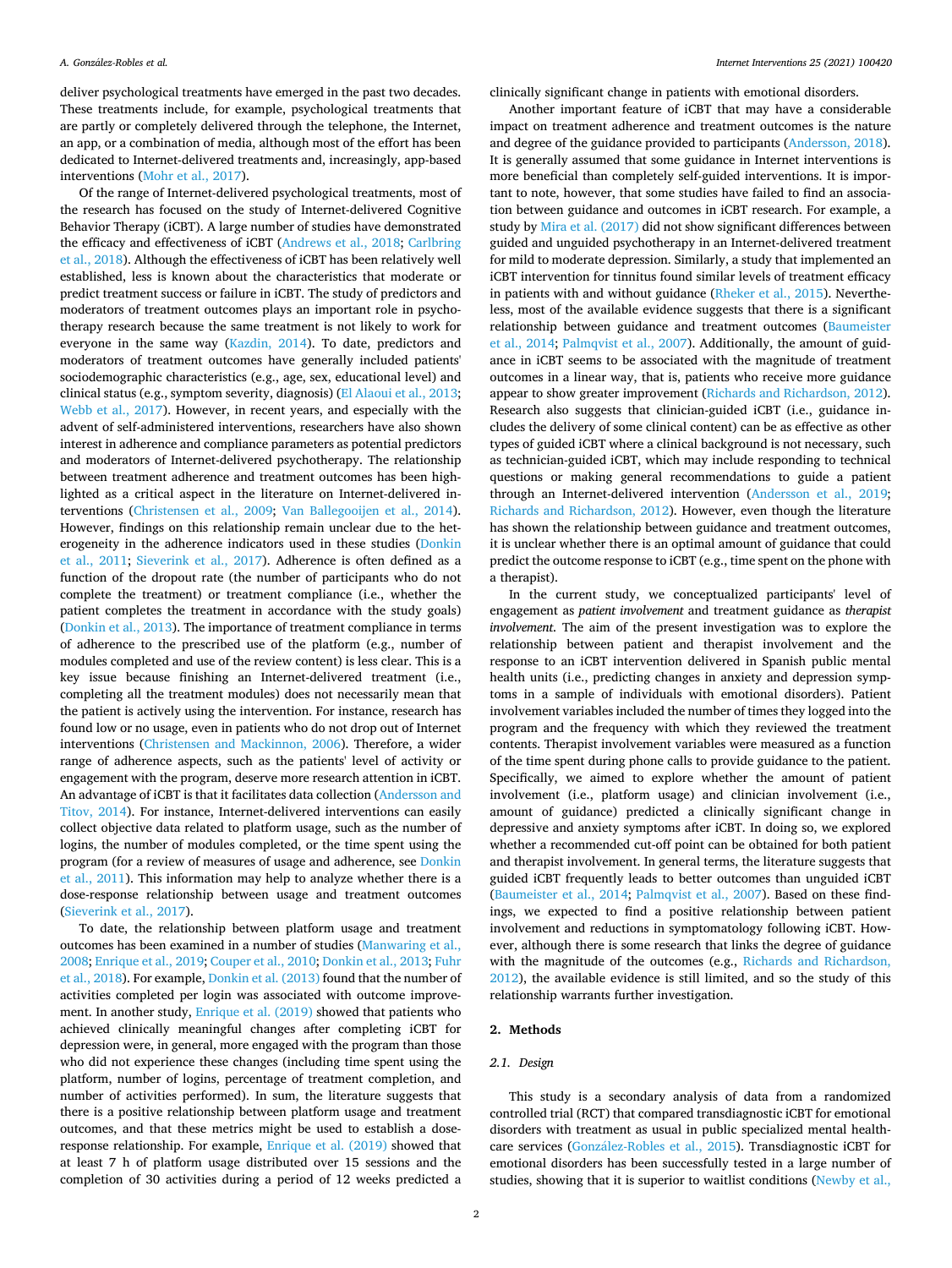<span id="page-2-0"></span>[2016\)](#page-7-0) and just as effective as face-to-face CBT ([Newby et al., 2015\)](#page-7-0). With regard to our RCT, the results supported the greater effectiveness of a transdiagnostic Internet-delivered protocol compared to specialized mental health care on measures of anxiety, depression, and quality of life (González-Robles et al., 2020).

The trial was approved by the Ethics Committee of Universitat Jaume I (Castellón, Spain) and the Clinical Research Ethics Committees of the three participating hospitals (Consorcio Hospitalario Provincial de Castellón, Hospital Universitario de la Ribera, and Hospital Universitario Vall d'Hebron). The study protocol was registered at [ClinicalT](http://ClinicalTrials.gov)  [rials.gov](http://ClinicalTrials.gov) as NCT02345668 on July 27, 2015. More details about the study protocol and the clinical trial can be found elsewhere [\(Gonz](#page-7-0)ález-[Robles et al., 2015, 2020](#page-7-0)).

#### *2.2. Participants and procedure*

The sample was composed of adult outpatients who sought treatment for depression or anxiety problems in Spanish public specialized mental health settings (mental health units). Potential candidates were identified by the clinicians working in these centers and assessed for eligibility by the study researchers. A detailed description of the recruitment process has been described elsewhere (González-Robles et al., 2020). To participate, individuals had to meet the following inclusion criteria: (1) be at least 18 years old; (2) be able to understand and read Spanish; (3) have an email address and access to the Internet at home; (4) meet Diagnostic and Statistical Manual of Mental Disorders, Fourth Edition (DSM-IV) diagnostic criteria [74] for an emotional disorder (i.e., major depressive disorder, dysthymic disorder, depression not otherwise specified, panic disorder, agoraphobia, social anxiety disorder, generalized anxiety disorder, anxiety not otherwise specified, and obsessivecompulsive disorder); (5) provide written informed consent; (6) not suffer from a severe mental disorder (schizophrenia, bipolar disorder, and alcohol and/or substance dependence disorder); (7) not present a high suicide risk; (8) not suffer from a disabling medical disease that would keep the participant from carrying out the psychological treatment; and (9) not be receiving another psychological treatment during the study. Pharmacological treatment was allowed, but participants had to be taking the same dose during the two months prior to enrolling in the study. In addition, changes or increases in the medication during the study period led to the participant's exclusion from the trial. All participants provided written, informed consent to participate in the study.

In all, 326 patients were interested in the study. Of them, 281 were assessed for eligibility, and 67 were excluded for eligibility reasons. The final sample consisted of 214 participants who were randomized to transdiagnostic iCBT ( $n = 106$ ) or treatment as usual ( $n = 108$ ). Reasons for exclusion in the transdiagnostic iCBT group included not meeting the diagnostic criteria for an emotional disorder  $(n = 37)$ , the presence of substance and alcohol dependence disorders  $(n = 9)$ , suicide risk  $(n = 7)$ , and the presence of severe disorders such as bipolar disorder  $(n = 5)$  and psychotic disorders  $(n = 2)$ . Finally, seven additional patients were excluded for a variety of reasons  $(n = 7)$ .

For the purposes of the present study, we only included the sample of patients who completed the Internet-delivered intervention. Specifically, to be able to study the relationship between patient/therapist involvement and outcomes, participants in this study were included if they had completed at least 75% of the intervention (9 out of 12 modules). Most participants completed all modules ( $n = 54, 86\%$ ), one patient (1,6%) completed 11 modules, two patients (3%) completed 10 modules, and six patients (9,5%) completed 9 modules. In this condition, 35 patients (33%) dropped out, seven patients were excluded because they withdrew before completing the baseline assessment, and data from one additional patient could not be retrieved. Therefore, the sample for this study consisted of 63 participants.

## *2.3. Intervention*

The intervention was a 12-module, transdiagnostic guided Internetdelivered protocol for the treatment of emotional disorders. The protocol was delivered through a web platform [\(https://psicologiaytecnolo](https://psicologiaytecnologia.com/)  [gia.com/](https://psicologiaytecnologia.com/)) designed by our research group. The main core components are derived from the Unified Protocol [\(Barlow et al., 2011a, 2011b\)](#page-7-0), but it also incorporates treatment strategies from Dialectical Behavioral Therapy [\(Linehan, 1993](#page-7-0)). The treatment is focused on teaching the individuals adaptive emotion regulation strategies through the following core components: present-focused emotional awareness, cognitive flexibility, emotional avoidance and emotion-driven behaviors, and exposure procedures (interoceptive and situational) (Modules 4 to 11). Most of the content in modules 4 to 11 was adapted from the Unified Protocol. However, modules 4 and 5 also incorporated Dialectical Behavioral Therapy techniques, such as mindfulness "what skills" (observing, describing, and participating) and "how techniques" (non-judgmentally, one-mindfully, and effectively). The protocol contains three additional modules (Modules 1 to 3). They include an introductory module, a module to promote the patient's engagement with the therapy (i.e., motivation to change), and a module with psychoeducation about emotions (e.g., nature and role of emotions). The protocol ends with a relapse prevention module (Module 12). The 12 treatment modules are preceded by a "Welcome module" with general information about the

| Table 1 |  |
|---------|--|
|---------|--|

| Objectives of the treatment modules. |  |  |  |  |
|--------------------------------------|--|--|--|--|
|--------------------------------------|--|--|--|--|

| Module                                                                                     | Objective                                                                                                                                                                                                  |
|--------------------------------------------------------------------------------------------|------------------------------------------------------------------------------------------------------------------------------------------------------------------------------------------------------------|
| Module 1. Introduction to treatment                                                        | Provides a framework about the role of<br>emotion regulation in emotional<br>disorders.                                                                                                                    |
| Module 2. Motivation for change and<br>goal setting                                        | Analyzes pros and cons of changing,<br>emphasizes the importance of being<br>motivated, and helps to establish<br>significant life goals.                                                                  |
| Module 3. Understanding the role of<br>emotions                                            | Provides psychoeducation about the roles<br>and functions of emotions and trains the<br>patient to track the three components of<br>emotional experiences.                                                 |
| Module 4. Non-judgmental emotional<br>awareness and acceptance of<br>emotional experiences | Teaches the patient non-judgmental<br>emotional awareness (i.e., mindfulness<br>"what" and "how" skills) and the<br>acceptance of emotional experiences.                                                   |
| Module 5. Practicing present-focused<br>awareness                                          | Continues to practice the acceptance of<br>emotional experiences and increase<br>awareness of physical sensations,<br>thoughts, emotions, and daily activities.                                            |
| Module 6. Learning to be flexible                                                          | Focuses on identifying maladaptive ways<br>of thinking (i.e. thinking traps).                                                                                                                              |
| Module 7. Practicing cognitive<br>flexibility                                              | Teaches patients strategies to modify<br>thinking traps (i.e., cognitive<br>reappraisal). Provides information about<br>intrusive thoughts and how to deal with<br>them.                                   |
| Module 8. Emotional avoidance                                                              | Teaches patients to identify the emotion<br>avoidance strategies that contribute to<br>the maintenance of their emotional<br>problems.                                                                     |
| Module 9. Emotion-Driven Behaviors                                                         | Teaches the concept of emotion-driven<br>behaviors and how to replace them with<br>more adaptive behaviors.                                                                                                |
| Module 10. Accepting and facing<br>physical sensations                                     | Teaches the role of physical sensations in<br>the emotional response and provides<br>training in interoceptive exposure.                                                                                   |
| Module 11. Facing emotions in the<br>contexts in which they occur                          | Builds exposure hierarchies to help<br>patients begin to face situation-elicited<br>avoided emotions.                                                                                                      |
| Module 12. Relapse prevention                                                              | Reviews what patients have learned<br>throughout the program. Schedules<br>future practice of the learned strategies<br>and teaches patients how to identify and<br>cope with future high-risk situations. |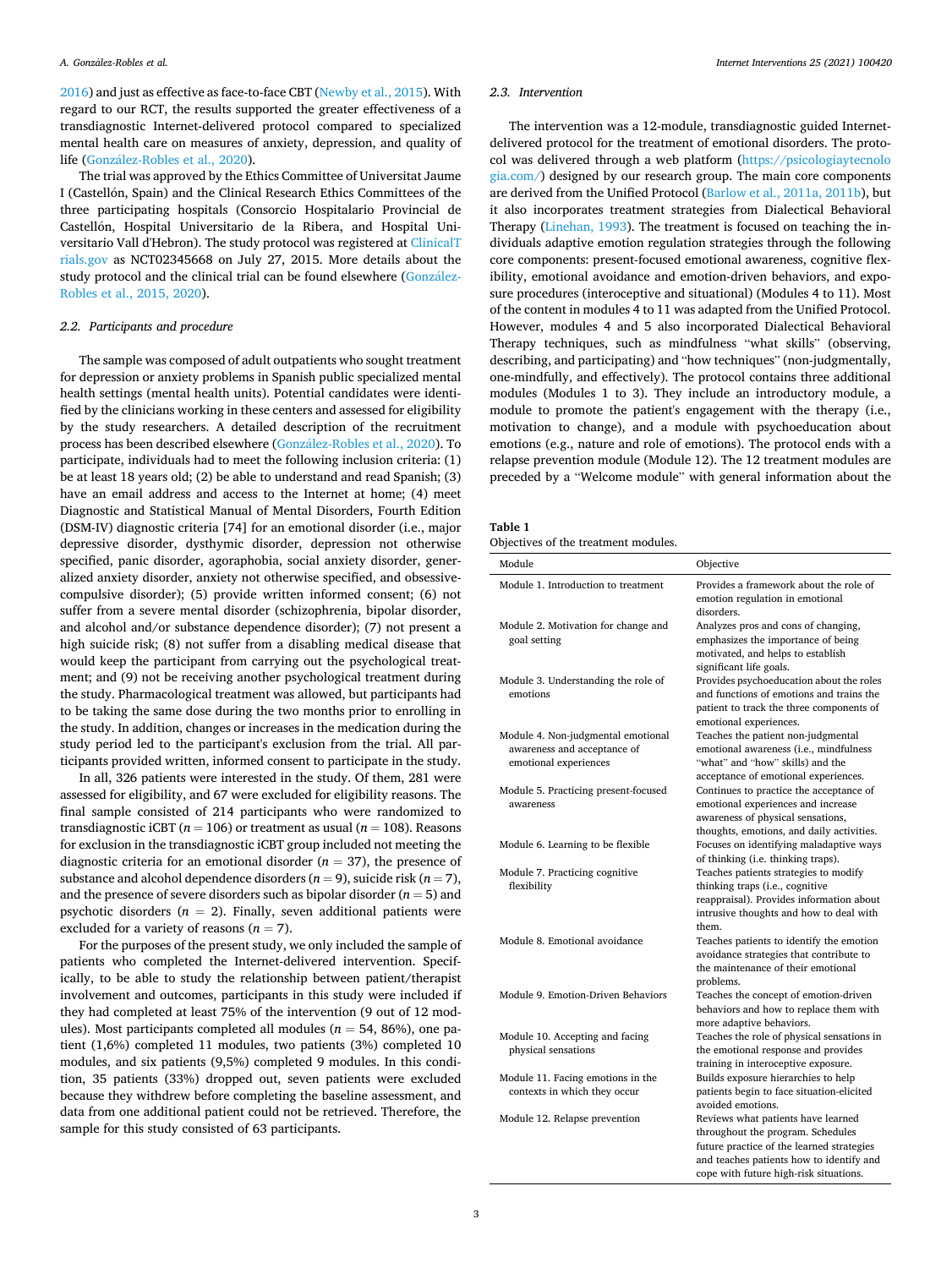protocol and its goals, as well as recommendations for how to use the program. The objectives of the modules are described in [Table 1](#page-2-0). Regarding the program structure, the modules are presented sequentially (i.e., a module cannot be accessed until the previous one has been completed), and participants are encouraged to review the modules as often as they wish. Fig. 1 displays a screenshot of this functionality.

### *2.3.1. Guidance*

All the participants received therapist and automated guidance. Therapist guidance included one weekly brief phone call with a maximum duration of 10 min. These weekly phone calls were previously scheduled with the patients and were conducted by two of the researchers involved in the trial. Phone calls were not intended to address clinical content. The objectives of these phone calls were: 1) to explore difficulties or concerns the participants might have encountered while using the treatment and help them to solve these problems, 2) to remind them to review the treatment contents as often as necessary, 3) to emphasize the importance of completing the homework tasks, 4) to encourage the participants to keep using the protocol, as well as to reinforce them for engaging in the treatment, and 5) to recommend that they complete one module per week.

Automated guidance consisted of a) 2 weekly brief text messages and b) guidance delivered throughout the treatment modules. Automated guidance included: a) reminders about the importance of reviewing the contents as needed, b) messages encouraging the user to complete the proposed activities in each module, c) messages with positive reinforcement after completing a module and when starting a new one, and d) messages to encourage the user to complete the treatment at an adequate pace (one module per week).

For the purpose of this study, and because all the patients received the same amount of automated support, we only included therapist support (i.e., number of phone calls and their duration) in the analyses.

### *2.4. Measures*

# *2.4.1. Primary outcome measures*

The Beck Anxiety Inventory (BAI) ([Beck and Steer, 1993](#page-7-0); Magán [et al., 2008](#page-7-0)) is a 21-item self-report questionnaire that assesses anxiety. Scores can range from 0 to 63 points. Patients are asked to report on the severity of their symptoms during the previous week on a 4-point Likert scale (from not at all to severely). The BAI has shown good to excellent internal consistency in previous validation studies (alpha between 0.85 and 0.94), as well as convergent and divergent validity. The Spanish version has demonstrated excellent internal consistency ( $\alpha = 0.93$ ; Magán et al., 2008). The Cronbach's  $\alpha$  for the BAI in this study was 0.93.

The Beck Depression Inventory, second edition (BDI-II) ([Beck et al.,](#page-7-0)  [1990; Sanz et al., 2005](#page-7-0)) is one of the most widely used instruments for the assessment of depressive symptoms. The scale contains 21 items about the different symptoms characterized in major depressive disorders. Scores are added together to obtain a total score that can range between 0 and 63. The BDI-II has demonstrated good internal consistency in previous research ( $\alpha = 0.76 - 0.95$ ). The Spanish version showed good internal consistency for both the general and clinical populations (alphas between 0.87 and 0.89; [Sanz et al., 2005\)](#page-7-0). The Cronbach's  $\alpha$  for the BDI-II in this study was 0.91.

# *2.4.2. Patient involvement (platform usage) metrics from the baseline assessment to post-treatment*

Number of sessions: This metric was established to register the times the patient logged in or accessed the treatment platform. When a specific session had inactivity periods longer than 60 min, the next moment of activity was counted as a new login.

Number of reviews: This metric included the number of times the patients reviewed the modules, that is, the number of times they reopened a given module after the first login. Therefore, this count did not include the first time the patient accessed each module.



**Fig. 1.** Screenshot of the treatment platform. Patients have the option to review ("*repasar*") the modules.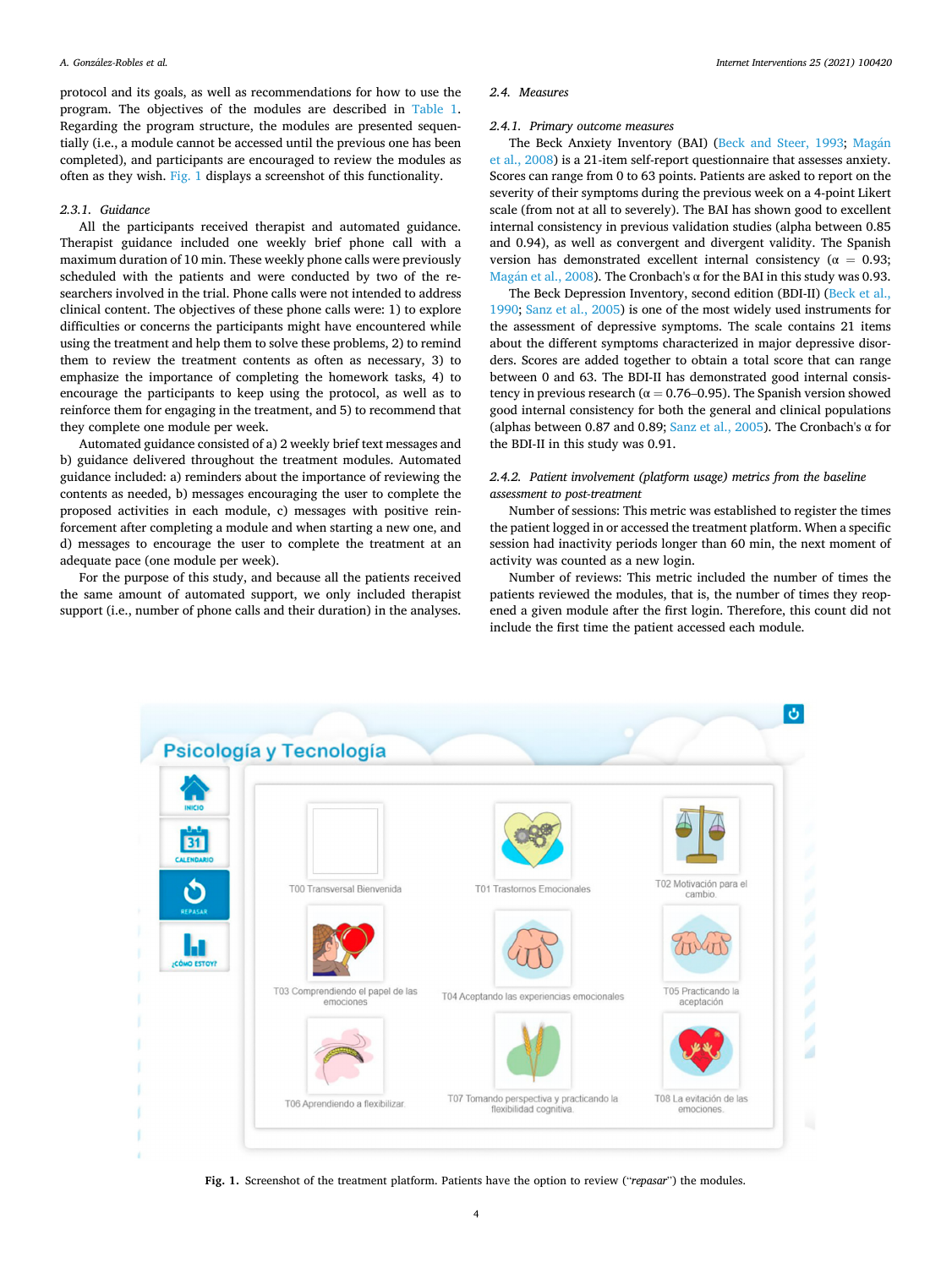# *2.4.3. Therapist involvement (guidance)*

All patients received a weekly phone call with a maximum duration of 10 min. Because some of the scheduled phone calls were unanswered, the analysis of therapist involvement included a) the number of phone calls that were successfully completed and b) the total duration of all the calls received during the treatment.

## *2.5. Analytic procedures*

First, the sample characteristics were described (means and standard deviations of study variables). Next, the bivariate associations between usage (logins and reviews made), guidance (number and duration of phone calls), and clinical variables (baseline depression and anxiety and their change scores after treatment) were calculated by means of Pearson correlations. To calculate changes in depression and anxiety to include them in the Pearson correlations, we subtracted post scores from pre scores (e.g., change in depression = post-treatment depression – pretreatment depression). Therefore, negative scores reflect a reduction in symptomatology (i.e., improvement).

Finally, two types of analyses were performed to explore whether clinically significant changes (CSC) in outcomes were predicted by patient platform usage and guidance. First, a logistic regression was computed to explore the extent to which more practice and guidance helped to classify those who presented a clinically significant reduction in symptomatology (depression and anxiety). Second, a receiver operating characteristic (ROC) curve was calculated to obtain sensitivity and specificity scores that would reveal optimal levels of practice and guidance (cut-offs).

A clinically significant change in outcomes was considered to occur when a person moved at least two standard deviations from the mean of the group ([Jacobson et al., 1984\)](#page-7-0). Because the sample included patients presenting quite diverse symptom severity (i.e., mild, moderate, or severe), for each outcome, the analysis of the clinically significant change was carried out with each of the three subgroups according to symptomatology severity. For example, for depression, cut-offs have been proposed to be 14–19 for mild depression, 20–28 for moderate depression, and above 28 for severe depression [\(Sanz et al., 2014](#page-7-0)). For each of these subgroups, a separate mean and standard deviation was calculated, and these values were used to decide whether a patient in that subgroup presented a clinically significant change. The same procedure was followed for anxiety scores using the recommended cut-offs for mild (between 8 and 15), moderate (between 16 and 25), and severe (above 26) anxiety [\(Sanz et al., 2012](#page-7-0)).

All analyses were performed with SPSS version 22 [\(IBM Corp, 2013](#page-7-0)). Alpha levels were set at 0.01 to reduce the risk of unimportant effects and false positives when conducting multiple comparisons.

## **3. Results**

#### *3.1. Sample characteristics*

Table 2 shows the baseline sociodemographic and clinical characteristics of the sample.

# *3.2. Patient and therapist involvement results (platform usage and guidance)*

In terms of practice, study participants logged into the treatment and accessed the review content a median of 28 (mean  $=$  30.4, SD  $=$  26.0) and 2 times (mean  $= 12.6$ , SD  $= 18.6$ ), respectively. Regarding guidance, participants received a median of 8 calls (mean  $= 7.2$ , SD  $= 4.1$ ). The phone calls to the participants had a total median duration of 48.9 min (mean = 37.2,  $SD = 41.0$ ). [Table 3](#page-5-0) shows the bivariate association between platform usage (logins and reviews of content), guidance variables (minutes during phone calls), and the clinical characteristics of the sample (baseline depressive and anxiety symptoms and changes in

**Table 2** 

| Baseline and sociodemographic characteristics of the sample ( $N = 63$ ). |  |  |
|---------------------------------------------------------------------------|--|--|
|---------------------------------------------------------------------------|--|--|

| Age (years), mean (SD)              |                        | 38.64 (10.61)  |
|-------------------------------------|------------------------|----------------|
| Sex, n (%)                          | Female                 | 42 (66.7)      |
|                                     | Male                   | 21 (33.3)      |
| Marital status, n (%)               | Single                 | 13 (20.6)      |
|                                     | Married/partnered      | 41 (65.1)      |
|                                     | Divorced/widowed       | 9(14.3)        |
| Education, n (%)                    | <b>Basic studies</b>   | 16(25.4)       |
|                                     | Secondary studies      | 22 (34.9)      |
|                                     | University studies     | 25 (39.7)      |
| Occupation, n (%)                   | Student                | 3(4.8)         |
|                                     | Housekeeper            | 4(6.3)         |
|                                     | Employed               | 34 (54)        |
|                                     | Unemployed             | 13 (20.6)      |
|                                     | Off work               | 8(12.7)        |
|                                     | Retired                | 1(1.6)         |
| Monthly income $(\ell)$ , n $(\%)$  | None                   | 13(20.6)       |
|                                     | $<$ 641.40             | 9(14.3)        |
|                                     | 641.40-1282.80         | 25 (39.7)      |
|                                     | 1282.81-2565.60        | 15 (23.8)      |
|                                     | >2565.60               | 1(1.6)         |
| Principal diagnosis, n (%)          | GAD                    | 15 (23.8)      |
|                                     | AG                     | 5(7.9)         |
|                                     | PD                     | 10 (15.9)      |
|                                     | SAD                    | 3(4.8)         |
|                                     | <b>OCD</b>             | 3(4.8)         |
|                                     | MDD                    | 11 (17.5)      |
|                                     | DD                     | 6(9.5)         |
|                                     | <b>Anxiety NOS</b>     | 10 (15.9)      |
| Comorbid diagnoses, n               | GAD                    | 5              |
|                                     | <b>PD</b>              | 5              |
|                                     | AG                     | 12             |
|                                     | <b>SAD</b>             | 5              |
|                                     | OCD                    | 1              |
|                                     | MDD                    | 7              |
|                                     | DD                     | 9              |
|                                     | Anxiety/depression NOS | $\overline{2}$ |
|                                     | Alcohol abuse          | $\mathbf{1}$   |
| Number of comorbid disorders, n (%) | $\Omega$               | 36 (57.1)      |
|                                     | $\mathbf{1}$           | 15 (23.8)      |
|                                     | $\overline{2}$         | 7 (11.1)       |
|                                     | >3                     | 5(7.9)         |
| Medication, n (%)                   | None                   | 16(25.4)       |
|                                     | Antidepressant         | 14 (22.2)      |
|                                     | Anxiolytic             | 9 (14.3)       |
|                                     | <b>Both</b>            | 24 (38.1)      |

GAD: Generalized anxiety disorder; PD: Panic disorder; AG: Agoraphobia; SAD; Social anxiety disorder; OCD: Obsessive-compulsive disorder; MDD: Major depressive disorder; DD: Dysthymic disorder; NOS: Not otherwise specified.

both outcomes after the treatment). The Pearson correlations revealed a significant and positive relationship between the number of phone calls received and the number of times participants accessed the platform (*r*   $= 0.61$ ;  $p < .001$ ) and reviewed the content ( $r = 0.46$ ;  $p < .001$ ). Similarly, a significant and positive relationship was observed between the time spent during the phone calls and the number of times patients logged into the platform  $(r = 0.61, p < .001)$  and reviewed the modules during the treatment ( $r = 0.60$ ;  $p < .001$ ). There was also a significant relationship between the number of phone calls and their total duration at the end of the study ( $r = 0.80$ ;  $p < .001$ ), as well as between the number of logins to the platform and the number of times they reviewed the content  $(r = 0.84, p < .001)$ .

Regarding clinical variables, patients who were more depressed at baseline were more likely to improve on depression after completing the treatment ( $r = -0.37$ ,  $p = .003$ ). The same relationship was found between baseline anxiety and anxiety improvement at post-treatment (*r* = − 0.48, *p <* .001).

Neither baseline levels of depression and anxiety nor changes in these outcomes after treatment were linearly associated with platform usage and guidance variables (all *p >* .01). Establishing a less restrictive alpha level, the results would show that patients who were more depressed at baseline received more guidance, that is, longer phone calls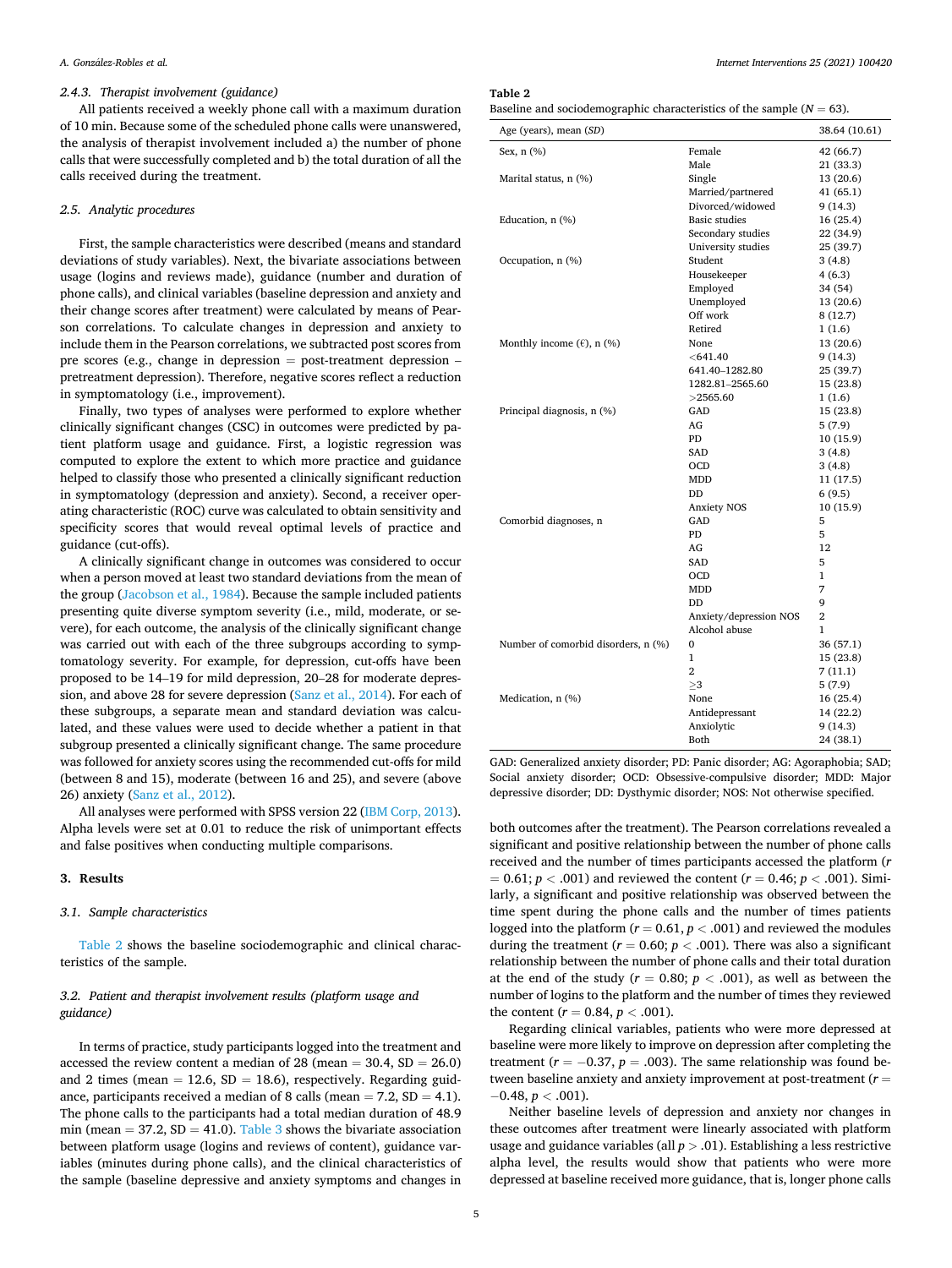<span id="page-5-0"></span>Correlations between platform usage, guidance, and clinical outcomes.

|                   | Mean $(SD)$   | Reviews  | Number of calls | Duration of calls | Change BDI-II | Change BAI | BDI-II (baseline) | BAI (baseline) |
|-------------------|---------------|----------|-----------------|-------------------|---------------|------------|-------------------|----------------|
| Logins            | 30.39 (25.99) | $0.84**$ | $0.61**$        | $0.61**$          | 0.10          | 0.15       | 0.03              | 0.04           |
| Reviews           | 12.55 (18.63) |          | $0.46**$        | $0.60**$          | 0.01          | 0.14       | $-0.02$           | $-0.06$        |
| Number of calls   | 7.21(4.12)    |          |                 | $0.80**$          | $-0.19$       | $-0.01$    | 0.10              | 0.10           |
| Duration of calls | 48.94 (40.98) |          |                 |                   | $-0.06$       | 0.06       | 0.21              | 0.09           |
| Change BDI-II     | $-9.03(9.82)$ |          |                 |                   |               | $0.42**$   | $-0.37*$          | $-0.08$        |
| Change BAI        | $-6.41(9.77)$ |          |                 |                   |               |            | $-0.05$           | $-0.48**$      |
| Baseline BDI-II   | 23.70 (11.03) |          |                 |                   |               |            |                   | $0.39**$       |
| Baseline BAI      | 20.14 (11.96) |          |                 |                   |               |            |                   |                |

 $p < 0.01$ ,  $\pi p$   $\geq 0.001$ . Duration of calls represented in minutes. Change scores are calculated as post scores – pre scores, so that negative scores indicate a reduction in symptomatology (i.e., improvement). BDI-II: Beck Depression Inventory (2nd edition); BAI: Beck Anxiety Inventory.

 $(r = 0.22, p = .034).$ 

#### *3.3. Percentage of individuals presenting a CSC in symptoms*

**Table 5**  Receiver operating characteristic curve analyses.

| A CSC in depressive and anxiety symptoms was obtained by 61.7% |  |
|----------------------------------------------------------------|--|
| and 41.5% of participants, respectively.                       |  |

In the mild  $(n = 9)$ , moderate  $(n = 17)$ , and severe depression groups (*n* = 22), a CSC was obtained by 77.8%, 64.7%, and 54.5% of participants, respectively. In the mild ( $n = 19$ ), moderate ( $n = 12$ ), and severe depression groups  $(n = 22)$ , a CSC was reported by 47.4%, 66.7%, and 22.7% of participants, respectively.

# *3.4. Predicting CSC classification based on patient and therapist involvement: logistic regression and ROC analysis*

Neither patient nor therapist involvement predicted the classification of CSCs in depressive or anxiety symptoms (Table 4).

The results of the ROC analyses, reported in Table 5, revealed that none of the predictions had sufficient classification capacity (all areas under the curve were below 0.5 and non-significant). Therefore, no value of platform usage and guidance had an adequate sensitivity and specificity ratio.

# **4. Discussion**

The current study analyzed the role of patient and therapist involvement in the effectiveness of transdiagnostic iCBT for patients with emotional disorders attending Spanish specialized mental healthcare services. Patient involvement variables included platform usage factors, that is, how many times the patients logged into the program and how often they reviewed the treatment contents. Therapist involvement was evaluated as the number of phone calls with a therapist throughout the treatment, as well as their duration. Overall, the results do not show that the amount of patient and therapist involvement predicted symptom reduction after a transdiagnostic iCBT. In this line, no cut-off point was found that could differentiate those who presented a clinically significant reduction in symptoms from those who did not.

In terms of patient involvement, the results obtained in this study suggest that the amount of platform usage, defined as the number of

#### **Table 4**

Binary logistic regression predicting the classification of CSCs in depressive and anxiety symptoms.

|                   | CSC in depressive symptoms |       | CSC in anxiety symptoms |       |
|-------------------|----------------------------|-------|-------------------------|-------|
|                   | Beta                       | Р     | Beta                    | P     |
| Logins            | $-0.03$                    | 0.254 | $-0.03$                 | 0.165 |
| <b>Reviews</b>    | 0.04                       | 0.200 | 0.02                    | 0.510 |
| Number of calls   | $-0.16$                    | 0.299 | 0.12                    | 0.447 |
| Duration of calls | $-0.02$                    | 0.095 | $-0.01$                 | 0.501 |

CSC: Clinically significant change.

Nagelkerke's R2 for depressive and anxiety symptoms were 0.12 and 0.08, respectively.

|                                   | CSC in depressive symptoms |                         | CSC in anxiety symptoms |                         |  |
|-----------------------------------|----------------------------|-------------------------|-------------------------|-------------------------|--|
|                                   | AUC.                       | P                       | AUC.                    | P                       |  |
| Logins<br>Reviews<br>Number calls | 0.45<br>0.44<br>0.47       | 0.597<br>0.485<br>0.768 | 0.37<br>0.41<br>0.49    | 0.119<br>0.284<br>0.914 |  |
| Duration calls                    | 0.41                       | 0.322                   | 0.42                    | 0.354                   |  |

CSC: clinically significant change; AUC: area under the curve.

logins and the number of module reviews, does not predict the patients' response to transdiagnostic iCBT. Our results differ from other studies that found a relationship between platform usage and outcomes in iCBT (e.g., [Manwaring et al., 2008; Enrique et al., 2019](#page-7-0); [Donkin et al., 2013](#page-7-0); [Fuhr et al., 2018\)](#page-7-0). However, it is important to note that the relationship between usage and outcomes in the existing literature is not consistent across measures, and it is related to the type of usage metric selected. For instance, [Manwaring et al. \(2008\)](#page-7-0) found that the amount of platform usage predicted specific eating-disorder symptom improvement in a sample with eating disorders but no other related clinical symptoms. In another study that tested Internet-delivered psychotherapy for depression, the association between various usage metrics and treatment outcomes was analyzed. The results showed that only one usage metric was associated with the treatment outcome (i.e., the number of activities completed per login), whereas other measures, such as the number of logins or the number of activities completed, were not related to symptom reduction [\(Donkin et al., 2013\)](#page-7-0). In our study, the fact that we failed to find a significant relationship between usage and symptom improvement might be explained by the metrics selected in the present investigation. For example, it is possible that the number of logins and reviews does not provide information about what the participants do when they log into the platform or review the treatment modules. Specifically, a patient might login quite frequently, but the number of logins per se might not provide information about how the patient is actually using the treatment (e.g., how much the patient is using the treatment strategies in real contexts or whether the patient performs the suggested activities). In other words, the patient might be using the program passively rather than actively [\(Enrique et al., 2019\)](#page-7-0).

With regard to guidance, no relationship was observed between the amount of guidance received (number and duration of phone calls) and the treatment outcome. To date, the iCBT literature has generally been interested in comparing therapy with and without therapist guidance, generally supporting the idea that some therapist guidance is preferable ([Aardoom et al., 2016](#page-7-0); [Baumeister et al., 2014; Palmqvist et al., 2007](#page-7-0)). What is less clear is how much guidance is necessary or optimal and which sources of guidance are preferable (e.g., phone calls, emails, text messages, etc.). This is important in terms of costs (e.g., texts can be more automatized and require less therapist involvement). Our results do not support the idea that certain levels of support are better than others, which suggests that the amount of therapist involvement will require some flexibility depending on the patient's response to iCBT.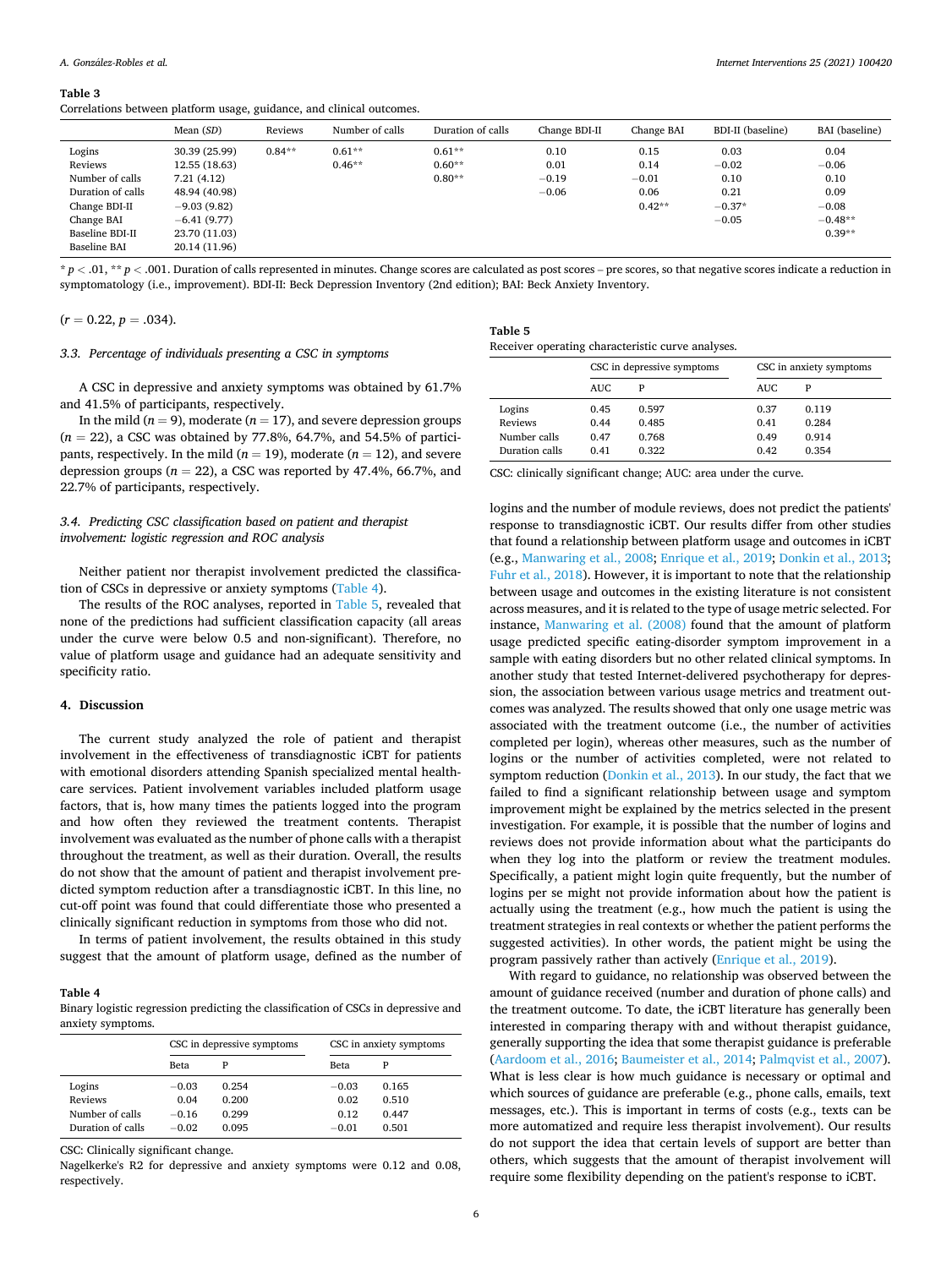An interesting finding was that the patients' severity before treatment onset did not predict prospective patient and therapist involvement. One might assume that patients experiencing more severe symptomatology would require more guidance (i.e., more frequent and longer phone calls) and have to check the treatment content more often (more logins into the platform and more reviews of the content). Interestingly, however, the severity of anxiety and depressive symptoms was unrelated to patient and clinical involvement, which suggests that additional factors should be investigated to explore individual differences in patient and therapist involvement in iCBT. In terms of patient involvement, several factors might influence platform usage, such as personality characteristics (e.g., intrinsic vs. extrinsic motivation) ([Arnold et al., 2019](#page-7-0)) or contextual variables (e.g., time available to revise the content and quality of the technology used to visualize the treatment) (Fernández-Álvarez [et al., 2017\)](#page-7-0). Similarly, personality characteristics (e.g., neuroticism) and contextual factors (e.g., previous experience with Internet-delivered treatments) ([Wallin et al., 2016\)](#page-8-0) could predict the amount of clinician involvement patients need. However, it is worth to note that, when a less restrictive alpha was considered (i.e.,  $p < .05$ ), baseline depression was significantly associated with therapist involvement (longer phone calls). Taken together, these findings suggest that the extent to which these and other variables predict patient and therapist involvement in iCBT requires further investigation. Along the same lines, the lack of relationship between guidance and outcomes in this study might be partly accounted for by the bond between the online platform and the patient, in other words, the participants' therapeutic alliance with the online program ([Herrero et al.,](#page-7-0)  [2020\)](#page-7-0). Research has shown that, as in face-to-face psychotherapy, patients in Internet-delivered interventions are able to develop a bond with the online program [\(Berry et al., 2018](#page-7-0)), and this relationship is positively associated with treatment outcomes and satisfaction with the treatment (Gómez-Penedo et al., 2020; [Pihlaja et al., 2018\)](#page-7-0). Thus, it is important to note that, in the current study, guidance (phone calls) did not include clinical content. In other words, phone calls were focused on aspects such as resolving specific questions about the use of the platform, reminders about the importance of practicing, positive reinforcement for completing the modules, and so on, aspects that were also present in the treatment modules as "automated support" (see the Intervention section). It is possible that participants in this study had high levels of therapeutic alliance with the online program (i.e., patients may have benefited from automated guidance) and, therefore, that the specific type of therapist guidance provided in this study did not add anything to the intervention in terms of symptom improvement. Moreover, because both therapist and automated guidance had similar content, the specific influence of each guidance modality (therapist vs. automated) on treatment outcomes could not be ascertained. In any case, the literature suggests that the presence of some type of human contact in an Internet-delivered treatment seems necessary for some patients to foster their participation and adherence (Fernández-Álvarez [et al., 2017](#page-7-0); [Schueller et al., 2017](#page-7-0)), which are core aspects in research on Internet-delivered interventions.

In the present study, the relationship between patient involvement (e.g., platform usage) and therapist involvement (i.e., guidance) was also investigated. On the one hand, the number of sessions (logins) was strongly associated with the number of reviews. That is, patients who used the program more frequently also tended to review the treatment modules more often. On the other hand, time spent on the phone was associated with higher levels of platform usage (number of logins and number of module reviews). At a glance, therapist involvement seems to increase the levels of patient involvement with the platform. That is, patients who spent more time on the phone may have presented greater platform usage because they received more positive reinforcement and had more reminders about the importance of practicing. Another possibility is that this relationship reflects the different level of engagement shown by the participants. Specifically, it is possible that patients with greater availability or interest in using the platform were also more

willing to spend time on the phone. In any case, we only measured the number of logins and the number of module reviews, but we did not collect data about the specific behaviors that are assumed to cause clinical change. These might include, for example, to what degree participants understand the different components or whether participants actively and correctly completed the proposed strategies (e.g., exposure procedures, cognitive flexibility techniques, and so on). Given the undeniable importance of these variables, future research should strive to integrate assessment strategies (e.g., Ecological Momentary Assessment, EMA) [\(Colombo et al., 2020](#page-7-0)) to analyze how these aspects are related to treatment outcomes in iCBT. For example, specific EMAs might include questions about whether a specific treatment strategy (e.g., an interoceptive exposure task) has been practiced at a certain moment, or how many times specific techniques have been practiced throughout the day. Similarly, Ecological Momentary Interventions (EMI) ([Heron and](#page-7-0)  [Smyth, 2010](#page-7-0)) might be used to monitor whether the homework is actively carried out by participants (e.g., a notification in the mobile phone that encourages the patients to do the homework and asks them to provide data about their emotions and thoughts after an exposure task).

Our study has limitations. First and foremost, some relevant metrics, such as the time spent using the different modules or the time spent reviewing the modules, could not be analyzed. This limitation was due to technical characteristics of the treatment platform rather than to a study design flaw. Second, because only completers were included in the analyses, the sample size was small, which limits the generalizability of the results. Third, analyses could not be separated according to the diagnosis because of sample size limitations and frequent comorbidities. Finally, the design of the current study does not allow separating the specific effects of therapist guidance vs. automated guidance in treatment outcomes.

To conclude, our study found no relationship between patient involvement (i.e., platform usage) and therapist involvement (i.e., guidance) in predicting the response to transdiagnostic iCBT for reducing depressive and anxiety symptoms in patients with emotional disorders. Thus, our findings do not support the idea that patients should be given specific recommendations in terms of platform usage, at least in terms of the variables analyzed in this study (i.e., number of logins and number of reviews of the contents). Moreover, therapist support should be provided flexibly depending on the patient and the situation. These results shed new light on the role of patient and therapist involvement in iCBT. Although patient and therapist involvement may be important, as reported in the literature, specific cut-offs might be difficult to establish (or unnecessary), at least for some usage metrics. More research is warranted to explore this specific aspect. Moreover, our findings suggest that therapist involvement is important for patient involvement in iCBT. Based on our findings, we believe that the interrelationship between the therapist and patient involvement variables, as well as the role of this relationship in treatment outcomes, is an important area of research that should be further explored. We encourage researchers to replicate the current study findings and include additional patient and therapist involvement metrics to provide a more comprehensive view of patient and therapist factors that predict response to iCBT, which is crucial for enhancing the effectiveness of these interventions. Finally, we suggest that future studies move beyond the traditional assessment and treatment approaches by integrating EMAs and EMIs to examine the relationship between therapist and patient involvement factors and outcomes in Internet-delivered interventions.

## **Funding**

Funding for this study was provided by grants P1-1B2014-43 (Universitat Jaume I, Castellón), a PhD grant from the Ministry of Education, Culture and Sports (FPU13/00576), and CIBER Fisiopatología de la Obesidad y Nutrición-ISCIII CB06/03/0052. The funders had no role in the study design, data collection and analysis, decision to publish, or preparation of the manuscript.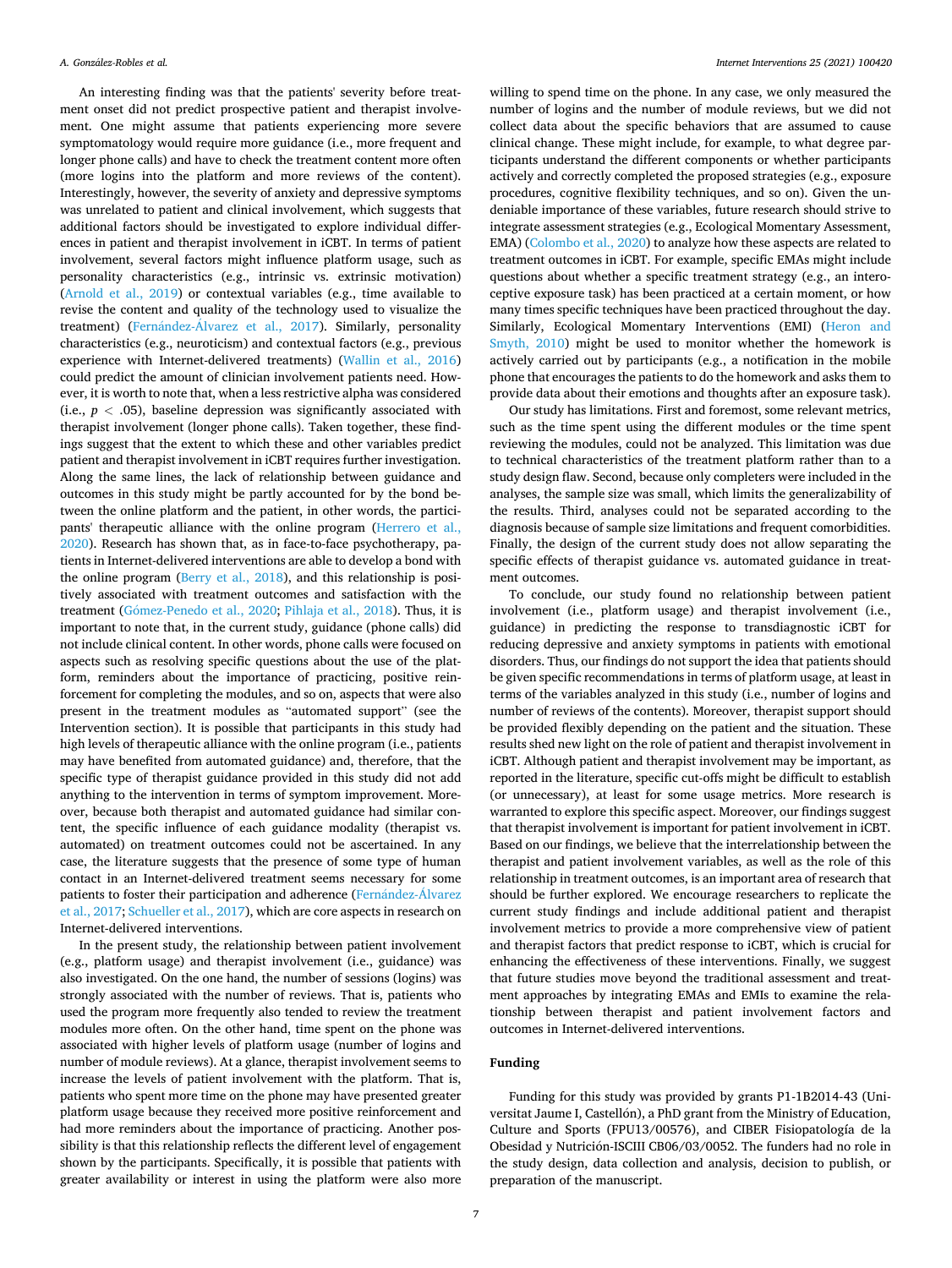#### *Internet Interventions 25 (2021) 100420*

## <span id="page-7-0"></span>**Declaration of competing interest**

The authors declare that they have no known competing financial interests or personal relationships that could have appeared to influence the work reported in this paper.

### **References**

- [Aardoom, J.J., Dingemans, A.E., Spinhoven, P., van Ginkel, J.R., de Rooij, M., van](http://refhub.elsevier.com/S2214-7829(21)00060-9/rf0005) [Furth, E.F., 2016. Web-based fully automated self-help with different levels of](http://refhub.elsevier.com/S2214-7829(21)00060-9/rf0005)  [therapist support for individuals with eating disorder symptoms: a randomized](http://refhub.elsevier.com/S2214-7829(21)00060-9/rf0005)  [controlled trial. J. Med. Internet Res. 18 \(6\), e159.](http://refhub.elsevier.com/S2214-7829(21)00060-9/rf0005)
- [Andersson, G., 2018. Internet interventions: past, present and future. Internet Interv. 12,](http://refhub.elsevier.com/S2214-7829(21)00060-9/rf0010)  181–[188](http://refhub.elsevier.com/S2214-7829(21)00060-9/rf0010).

[Andersson, G., Titov, N., 2014. Advantages and limitations of internet-based](http://refhub.elsevier.com/S2214-7829(21)00060-9/rf0015) 

[interventions for common mental disorders. World Psychiatry 13 \(1\), 4](http://refhub.elsevier.com/S2214-7829(21)00060-9/rf0015)–11. [Andersson, G., Titov, N., Dear, B.F., Rozental, A., Carlbring, P., 2019. Internet-delivered](http://refhub.elsevier.com/S2214-7829(21)00060-9/rf0020)  [psychological treatments: from innovation to implementation. World Psychiatry 18](http://refhub.elsevier.com/S2214-7829(21)00060-9/rf0020)  [\(1\), 20](http://refhub.elsevier.com/S2214-7829(21)00060-9/rf0020)–28.

- [Andrews, G., Basu, A., Cuijpers, P., Craske, M.G., McEvoy, P., English, C.L., Newby, J.M.,](http://refhub.elsevier.com/S2214-7829(21)00060-9/rf0025)  [2018. Computer therapy for the anxiety and depression disorders is effective,](http://refhub.elsevier.com/S2214-7829(21)00060-9/rf0025)  [acceptable and practical health care: an updated meta-analysis. J. Anxiety Disord.](http://refhub.elsevier.com/S2214-7829(21)00060-9/rf0025)  [55, 70](http://refhub.elsevier.com/S2214-7829(21)00060-9/rf0025)–78.
- [Arnold, C., Villagonzalo, K.A., Meyer, D., Farhall, J., Foley, F., Kyrios, M., Thomas, N.,](http://refhub.elsevier.com/S2214-7829(21)00060-9/rf0030)  [2019. Predicting engagement with an online psychosocial intervention for psychosis:](http://refhub.elsevier.com/S2214-7829(21)00060-9/rf0030)  [exploring individual-and intervention-level predictors. Internet Interv. 18, 100266](http://refhub.elsevier.com/S2214-7829(21)00060-9/rf0030).

[Barlow, D.H., Ellard, K.K., Fairholme, C.P., Farchione, T.J., Boisseau, C.L., Allen, L.B.,](http://refhub.elsevier.com/S2214-7829(21)00060-9/rf0035)  [Ehrenreich-May, J., 2011a. The Unified Protocol for Transdiagnostic Treatment of](http://refhub.elsevier.com/S2214-7829(21)00060-9/rf0035)  [Emotional Disorders: Client Workbook. Oxford University Press, New York](http://refhub.elsevier.com/S2214-7829(21)00060-9/rf0035).

[Barlow, D.H., Farchione, T.J., Fairholme, C.P., Ellard, K.K., Boisseau, C.L., Allen, L.B.,](http://refhub.elsevier.com/S2214-7829(21)00060-9/rf0040)  [Ehrenreich-May, J., 2011b. Treatments that Work. Unified Protocol for](http://refhub.elsevier.com/S2214-7829(21)00060-9/rf0040) [Transdiagnostic Treatment of Emotional Disorders: Therapist Guide. Oxford](http://refhub.elsevier.com/S2214-7829(21)00060-9/rf0040)  [University Press, New York, NY, US.](http://refhub.elsevier.com/S2214-7829(21)00060-9/rf0040)

- [Baumeister, H., Reichler, L., Munzinger, M., Lin, J., 2014. The impact of guidance on](http://refhub.elsevier.com/S2214-7829(21)00060-9/rf0045)  [Internet-based mental health interventions](http://refhub.elsevier.com/S2214-7829(21)00060-9/rf0045)—a systematic review. Internet Interv. 1 [\(4\), 205](http://refhub.elsevier.com/S2214-7829(21)00060-9/rf0045)–215.
- [Baxter, A.J., Scott, K.M., Ferrari, A.J., Norman, R.E., Vos, T., Whiteford, H.A., 2014.](http://refhub.elsevier.com/S2214-7829(21)00060-9/rf0050) Challenging the myth of an "epidemic" [of common mental disorders: trends in the](http://refhub.elsevier.com/S2214-7829(21)00060-9/rf0050) [global prevalence of anxiety and depression between 1990 and 2010. Depress.](http://refhub.elsevier.com/S2214-7829(21)00060-9/rf0050)  [Anxiety 31 \(6\), 506](http://refhub.elsevier.com/S2214-7829(21)00060-9/rf0050)–516.
- [Beck, A.T., Steer, R.A., 1993. Beck Anxiety Inventory Manual. Psychological Corporation,](http://refhub.elsevier.com/S2214-7829(21)00060-9/rf0055)  [San Antonio, TX](http://refhub.elsevier.com/S2214-7829(21)00060-9/rf0055).

[Beck, A.T., Steer, R.A., Brown, G.K., 1990. Manual for the Beck Depression Inventory](http://refhub.elsevier.com/S2214-7829(21)00060-9/rf0060)–II. [Psychological Corporation, San Antonio, TX.](http://refhub.elsevier.com/S2214-7829(21)00060-9/rf0060)

- [Berry, K., Salter, A., Morris, R., James, S., Bucci, S., 2018. Assessing therapeutic alliance](http://refhub.elsevier.com/S2214-7829(21)00060-9/rf0065)  [in the context of mHealth interventions for mental health problems: development of](http://refhub.elsevier.com/S2214-7829(21)00060-9/rf0065)  [the mobile Agnew relationship measure \(mARM\) questionnaire. J. Med. Internet](http://refhub.elsevier.com/S2214-7829(21)00060-9/rf0065) [Res. 20 \(4\), e90](http://refhub.elsevier.com/S2214-7829(21)00060-9/rf0065).
- [Bullis, J.R., Boettcher, H., Sauer-Zavala, S., Farchione, T.J., Barlow, D.H., 2019. What is](http://refhub.elsevier.com/S2214-7829(21)00060-9/rf0070)  [an emotional disorder? A transdiagnostic mechanistic definition with implications](http://refhub.elsevier.com/S2214-7829(21)00060-9/rf0070)  [for assessment, treatment, and prevention. Clin. Psychol. Sci. Pract. 26 \(2\), e12278.](http://refhub.elsevier.com/S2214-7829(21)00060-9/rf0070)
- Carlbring, P., Andersson, G., Cuijpers, P., Riper, H., Hedman-Lagerlöf, E., 2018. Internet[based vs. face-to-face cognitive behavior therapy for psychiatric and somatic](http://refhub.elsevier.com/S2214-7829(21)00060-9/rf0075) [disorders: an updated systematic review and meta-analysis. Cogn. Behav. Ther. 47](http://refhub.elsevier.com/S2214-7829(21)00060-9/rf0075)
- [\(1\), 1](http://refhub.elsevier.com/S2214-7829(21)00060-9/rf0075)–18. [Christensen, H., Mackinnon, A., 2006. The law of attrition revisited. J. Med. Internet Res.](http://refhub.elsevier.com/S2214-7829(21)00060-9/rf0080)  [8 \(3\), e20.](http://refhub.elsevier.com/S2214-7829(21)00060-9/rf0080)

[Christensen, H., Griffiths, K.M., Farrer, L., 2009. Adherence in internet interventions for](http://refhub.elsevier.com/S2214-7829(21)00060-9/rf0085)  [anxiety and depression: systematic review. J. Med. Internet Res. 11 \(2\), e13.](http://refhub.elsevier.com/S2214-7829(21)00060-9/rf0085)

Colombo, D., Fernández-Álvarez, [J., Suso-Ribera, C., Cipresso, P., Valev, Botella, C.,](http://refhub.elsevier.com/S2214-7829(21)00060-9/rf0090) [2020. The need for change: understanding emotion regulation antecedents and](http://refhub.elsevier.com/S2214-7829(21)00060-9/rf0090) [consequences using ecological momentary assessment. Emotion 20 \(1\), 30](http://refhub.elsevier.com/S2214-7829(21)00060-9/rf0090)–36.

[Couper, M.P., Alexander, G.L., Maddy, N., Zhang, N., Nowak, M.A., McClure, J.B.,](http://refhub.elsevier.com/S2214-7829(21)00060-9/rf0095)  [Johnson, C.C., 2010. Engagement and retention: measuring breadth and depth of](http://refhub.elsevier.com/S2214-7829(21)00060-9/rf0095) [participant use of an online intervention. J. Med. Internet Res. 12 \(4\), e52](http://refhub.elsevier.com/S2214-7829(21)00060-9/rf0095).

[Donkin, L., Christensen, H., Naismith, S.L., Neal, B., Hickie, I.B., Glozier, N., 2011.](http://refhub.elsevier.com/S2214-7829(21)00060-9/rf0100) [A systematic review of the impact of adherence on the effectiveness of e-therapies.](http://refhub.elsevier.com/S2214-7829(21)00060-9/rf0100) [J. Med. Internet Res. 13 \(3\), e52.](http://refhub.elsevier.com/S2214-7829(21)00060-9/rf0100)

[Donkin, L., Hickie, I.B., Christensen, H., Naismith, S.L., Neal, B., Cockayne, N.L.,](http://refhub.elsevier.com/S2214-7829(21)00060-9/rf0105) [Glozier, N., 2013. Rethinking the dose-response relationship between usage and](http://refhub.elsevier.com/S2214-7829(21)00060-9/rf0105)  [outcome in an online intervention for depression: randomized controlled trial.](http://refhub.elsevier.com/S2214-7829(21)00060-9/rf0105) [J. Med. Internet Res. 15 \(10\), e231](http://refhub.elsevier.com/S2214-7829(21)00060-9/rf0105).

El Alaoui, S., Hedman, E., Ljótsson, B., Bergström, J., Andersson, E., Rück, C., [Lindefors, N., 2013. Predictors and moderators of internet-and group-based](http://refhub.elsevier.com/S2214-7829(21)00060-9/rf0110)  [cognitive behaviour therapy for panic disorder. PLoS One 8 \(11\), e79024.](http://refhub.elsevier.com/S2214-7829(21)00060-9/rf0110)

[Enrique, A., Palacios, J.E., Ryan, H., Richards, D., 2019. Exploring the relationship](http://refhub.elsevier.com/S2214-7829(21)00060-9/rf0115) [between usage and outcomes of an internet-based intervention for individuals with](http://refhub.elsevier.com/S2214-7829(21)00060-9/rf0115)  [depressive symptoms: secondary analysis of data from a randomized controlled trial.](http://refhub.elsevier.com/S2214-7829(21)00060-9/rf0115)  [J. Med. Internet Res. 21 \(8\), e12775.](http://refhub.elsevier.com/S2214-7829(21)00060-9/rf0115)

Fernández-Álvarez, J., Díaz-García, A., González-Robles, A., Baños, R., García-[Palacios, A., Botella, C., 2017. Dropping out of a transdiagnostic online intervention:](http://refhub.elsevier.com/S2214-7829(21)00060-9/rf0120)  a qualitative analysis of client'[s experiences. Internet Interv. 10, 29](http://refhub.elsevier.com/S2214-7829(21)00060-9/rf0120)–38.

Fuhr, K., Schröder, [J., Berger, T., Moritz, S., Meyer, B., Lutz, W., Klein, J.P., 2018. The](http://refhub.elsevier.com/S2214-7829(21)00060-9/rf0125) [association between adherence and outcome in an Internet intervention for](http://refhub.elsevier.com/S2214-7829(21)00060-9/rf0125)  [depression. J. Affect. Disord. 229, 443](http://refhub.elsevier.com/S2214-7829(21)00060-9/rf0125)–449.

Gómez-Penedo, J.M., Babl, A.M., Grosse Holtforth, M., Hohagen, F., Krieger, T., [Berger, T., 2020. The association of therapeutic alliance with long-term outcome in a](http://refhub.elsevier.com/S2214-7829(21)00060-9/rf0130)  [guided internet intervention for depression: secondary analysis from a randomized](http://refhub.elsevier.com/S2214-7829(21)00060-9/rf0130)  [control trial. J. Med. Internet Res. 22 \(3\), e15824.](http://refhub.elsevier.com/S2214-7829(21)00060-9/rf0130)

González-Robles, A., García-Palacios, A., Baños, [R., Riera, A., Llorca, G., Traver, F.,](http://refhub.elsevier.com/S2214-7829(21)00060-9/rf0135) [Botella, C., 2015. Effectiveness of a transdiagnostic internet-based protocol for the](http://refhub.elsevier.com/S2214-7829(21)00060-9/rf0135)  [treatment of emotional disorders versus treatment as usual in specialized care: study](http://refhub.elsevier.com/S2214-7829(21)00060-9/rf0135)  [protocol for a randomized controlled trial. Trials 16, 488.](http://refhub.elsevier.com/S2214-7829(21)00060-9/rf0135)

González-Robles, A., Díaz-García, A., García-Palacios, A., Roca, P., Ramos-Quiroga, J.A., [Botella, C., 2020. Effectiveness of a transdiagnostic guided internet-delivered](http://refhub.elsevier.com/S2214-7829(21)00060-9/rf0140)  [protocol for emotional disorders versus treatment as usual in specialized care:](http://refhub.elsevier.com/S2214-7829(21)00060-9/rf0140) [randomized controlled trial. J. Med. Internet Res. 22 \(7\), e18220.](http://refhub.elsevier.com/S2214-7829(21)00060-9/rf0140)

[Heron, K.E., Smyth, J.M., 2010. Ecological momentary interventions: incorporating](http://refhub.elsevier.com/S2214-7829(21)00060-9/rf0145) [mobile technology into psychosocial and health behaviour treatments. Br. J. Health](http://refhub.elsevier.com/S2214-7829(21)00060-9/rf0145)  [Psychol. 15, 1](http://refhub.elsevier.com/S2214-7829(21)00060-9/rf0145)–39.

Herrero, R., Vara, M., Miragall, M., Botella, C., García-Palacios, A., Riper, H., Baños, R. [M., 2020. Working alliance inventory for online interventions-short form \(Wai-tech](http://refhub.elsevier.com/S2214-7829(21)00060-9/rf0150)[sf\): the role of the therapeutic alliance between patient and online program in](http://refhub.elsevier.com/S2214-7829(21)00060-9/rf0150) [therapeutic outcomes. Int. J. Environ. Res. Public Health 17 \(17\), 6169](http://refhub.elsevier.com/S2214-7829(21)00060-9/rf0150).

[IBM Corp, 2013. IBM SPSS Statistics for Windows, Version 22.0. \(No. 22\). IBM Corp.](http://refhub.elsevier.com/S2214-7829(21)00060-9/rf0155)

[Jacobson, N.S., Follette, W.C., Revenstorf, D., 1984. Psychotherapy outcome research:](http://refhub.elsevier.com/S2214-7829(21)00060-9/rf0160) [methods for reporting variability and evaluating clinical significance. Behav. Ther.](http://refhub.elsevier.com/S2214-7829(21)00060-9/rf0160)  [15 \(4\), 336](http://refhub.elsevier.com/S2214-7829(21)00060-9/rf0160)–352.

- [Kazdin, A.E., 2014. Moderators, mediators and mechanisms of change in psychotherapy.](http://refhub.elsevier.com/S2214-7829(21)00060-9/rf0165)  [In: Lutz, W., Knox, S. \(Eds.\), Explorations in Mental Health. Quantitative and](http://refhub.elsevier.com/S2214-7829(21)00060-9/rf0165) [Qualitative Methods in Psychotherapy Research. Routledge/Taylor](http://refhub.elsevier.com/S2214-7829(21)00060-9/rf0165) & Francis Group, [pp. 87](http://refhub.elsevier.com/S2214-7829(21)00060-9/rf0165)–101.
- [Kazdin, A.E., 2015. Technology-based interventions and reducing the burdens of mental](http://refhub.elsevier.com/S2214-7829(21)00060-9/rf0170)  [illness: perspectives and comments on the special series. Cogn. Behav. Pract. 22 \(3\),](http://refhub.elsevier.com/S2214-7829(21)00060-9/rf0170)  359–[366](http://refhub.elsevier.com/S2214-7829(21)00060-9/rf0170).
- [Lim, G.Y., Tam, W.W., Lu, Y., Ho, C.S., Zhang, M.W., Ho, R.C., 2018. Prevalence of](http://refhub.elsevier.com/S2214-7829(21)00060-9/rf0180) [depression in the community from 30 countries between 1994 and 2014. Sci. Rep. 8](http://refhub.elsevier.com/S2214-7829(21)00060-9/rf0180)  [\(1\), 1](http://refhub.elsevier.com/S2214-7829(21)00060-9/rf0180)–10.
- [Linehan, M.M., 1993. Skills Training Manual for Treating Borderline Personality](http://refhub.elsevier.com/S2214-7829(21)00060-9/rf0185)  [Disorder. Diagnosis and Treatment of Mental Disorders. Guilford Press, New York,](http://refhub.elsevier.com/S2214-7829(21)00060-9/rf0185) [NY](http://refhub.elsevier.com/S2214-7829(21)00060-9/rf0185).

Magán, I., Sanz, J., García-Vera, M.P., 2008. Psychometric properties of a Spanish [version of the Beck Anxiety Inventory \(BAI\) in general population. Span. J. Psychol.](http://refhub.elsevier.com/S2214-7829(21)00060-9/rf0190)  [11 \(2\), 626](http://refhub.elsevier.com/S2214-7829(21)00060-9/rf0190)–640.

[Manwaring, J.L., Bryson, S.W., Goldschmidt, A.B., Winzelberg, A.J., Luce, K.H.,](http://refhub.elsevier.com/S2214-7829(21)00060-9/rf0195)  [Cunning, D., Taylor, C.B., 2008. Do adherence variables predict outcome in an](http://refhub.elsevier.com/S2214-7829(21)00060-9/rf0195)  [online program for the prevention of eating disorders? J. Consult. Clin. Psychol. 76](http://refhub.elsevier.com/S2214-7829(21)00060-9/rf0195)  [\(2\), 341.](http://refhub.elsevier.com/S2214-7829(21)00060-9/rf0195)

Mira, A., Bretón-López, J., García-Palacios, A., Quero, S., Baños, R.M., Botella, C., 2017. [An Internet-based program for depressive symptoms using human and automated](http://refhub.elsevier.com/S2214-7829(21)00060-9/rf0200) [support: a randomized controlled trial. Neuropsychiatr. Dis. Treat. 13, 987](http://refhub.elsevier.com/S2214-7829(21)00060-9/rf0200)–1006.

- [Mohr, D.C., Weingardt, K.R., Reddy, M., Schueller, S.M., 2017. Three problems with](http://refhub.elsevier.com/S2214-7829(21)00060-9/rf0205)  [current digital mental health research... and three things we can do about them.](http://refhub.elsevier.com/S2214-7829(21)00060-9/rf0205) [Psychiatr. Serv. 68 \(5\), 427](http://refhub.elsevier.com/S2214-7829(21)00060-9/rf0205)–429.
- [Newby, J.M., McKinnon, A., Kuyken, W., Gilbody, S., Dalgleish, T., 2015. Systematic](http://refhub.elsevier.com/S2214-7829(21)00060-9/rf0210) [review and meta-analysis of transdiagnostic psychological treatments for anxiety](http://refhub.elsevier.com/S2214-7829(21)00060-9/rf0210)  [and depressive disorders in adulthood. Clin. Psychol. Rev. 40, 91](http://refhub.elsevier.com/S2214-7829(21)00060-9/rf0210)–110.

[Newby, J.M., Twomey, C., Yuan Li, S.S., Andrews, G., 2016. Transdiagnostic](http://refhub.elsevier.com/S2214-7829(21)00060-9/rf0220)  [computerised cognitive behavioural therapy for depression and anxiety: a systematic](http://refhub.elsevier.com/S2214-7829(21)00060-9/rf0220)  [review and meta-analysis. J. Affect. Disord. 199, 30](http://refhub.elsevier.com/S2214-7829(21)00060-9/rf0220)–41.

- [Palmqvist, B., Carlbring, P., Andersson, G., 2007. Internet-delivered treatments with or](http://refhub.elsevier.com/S2214-7829(21)00060-9/rf0225) [without therapist input: does the therapist factor have implications for efficacy and](http://refhub.elsevier.com/S2214-7829(21)00060-9/rf0225)  [cost? Expert Rev. Pharmacoecon. Outcomes Res. 7 \(3\), 291](http://refhub.elsevier.com/S2214-7829(21)00060-9/rf0225)–297.
- [Pihlaja, S., Stenberg, J.H., Joutsenniemi, K., Mehik, H., Ritola, V., Joffe, G., 2018.](http://refhub.elsevier.com/S2214-7829(21)00060-9/rf0230) [Therapeutic alliance in guided internet therapy programs for depression and anxiety](http://refhub.elsevier.com/S2214-7829(21)00060-9/rf0230)  disorders–[a systematic review. Internet Interv. 11, 1](http://refhub.elsevier.com/S2214-7829(21)00060-9/rf0230)–10.
- [Rheker, J., Andersson, G., Weise, C., 2015. The role of](http://refhub.elsevier.com/S2214-7829(21)00060-9/rf0235) "on demand" therapist guidance [vs. no support in the treatment of tinnitus via the internet: a randomized controlled](http://refhub.elsevier.com/S2214-7829(21)00060-9/rf0235)  [trial. Internet Interv. 2 \(2\), 189](http://refhub.elsevier.com/S2214-7829(21)00060-9/rf0235)–199.

[Richards, D., Richardson, T., 2012. Computer-based psychological treatments for](http://refhub.elsevier.com/S2214-7829(21)00060-9/rf0240) [depression: a systematic review and meta-analysis. Clin. Psychol. Rev. 32 \(4\),](http://refhub.elsevier.com/S2214-7829(21)00060-9/rf0240) 329–[342](http://refhub.elsevier.com/S2214-7829(21)00060-9/rf0240).

Sanz, J., García-Vera, M. P., Espinosa, R., Fortún, M. y Vázquez, C. (2005). Adaptación española del Inventario para la Depresión de Beck-II (BDI-II): 3. Propiedades psicométricas con pacientes con trastornos psicológicos. Clínica y Salud, 16, 121–142.

[Sanz, J., García-Vera, M.P., Fortún, M., 2012. The Beck Anxiety Inventory \(BAI\):](http://refhub.elsevier.com/S2214-7829(21)00060-9/rf0245) [psychometric properties of the Spanish version in patients with psychological](http://refhub.elsevier.com/S2214-7829(21)00060-9/rf0245)  [disorders. Behav. Psychol./Psicol. Conduct. 20 \(3\), 563](http://refhub.elsevier.com/S2214-7829(21)00060-9/rf0245)–583.

- Sanz, J., Gutiérrez, S., Gesteira, C., García-Vera, M.P., 2014. Criteria and norms for [interpreting the Beck Depression Inventory-II \(BDI-II\). Behav. Psychol./Psicol.](http://refhub.elsevier.com/S2214-7829(21)00060-9/rf0250)  [Conduct. 22 \(1\), 37](http://refhub.elsevier.com/S2214-7829(21)00060-9/rf0250)–59.
- [Schueller, S.M., Tomasino, K.N., Mohr, D.C., 2017. Integrating human support into](http://refhub.elsevier.com/S2214-7829(21)00060-9/rf0255)  [behavioral intervention technologies: the efficiency model of support. Clin. Psychol.](http://refhub.elsevier.com/S2214-7829(21)00060-9/rf0255)  [Sci. Pract. 24 \(1\), 27](http://refhub.elsevier.com/S2214-7829(21)00060-9/rf0255)–45.

[Sieverink, F., Kelders, S.M., van Gemert-Pijnen, J.E., 2017. Clarifying the concept of](http://refhub.elsevier.com/S2214-7829(21)00060-9/rf0265) [adherence to eHealth technology: systematic review on when usage becomes](http://refhub.elsevier.com/S2214-7829(21)00060-9/rf0265) [adherence. J. Med. Internet Res. 19 \(12\), e402.](http://refhub.elsevier.com/S2214-7829(21)00060-9/rf0265)